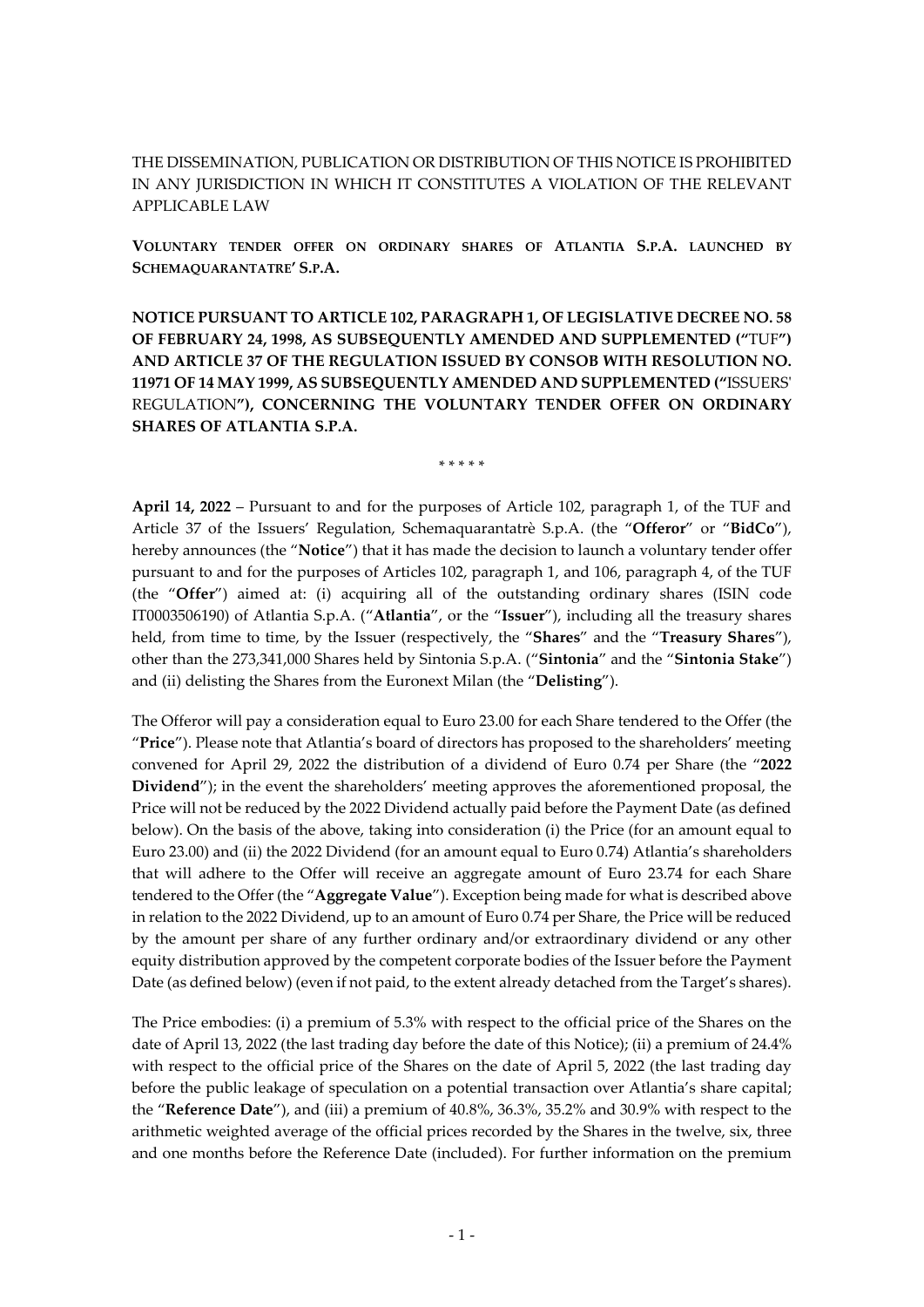percentages with respect to the daily weighted average prices of the Shares, please refer to Paragraph [3.2.1](#page-7-0) of this Notice

The Aggregate Value embodies a premium equal to 28.4% with respect to the official price of the Shares on the Reference Date. For further information on the premium percentages with respect to the daily weighted average prices of the Shares, please refer to Paragraph [3.2.1](#page-7-0) of this Notice.

The legal requirements, key terms and essential features of the Offer are indicated below. For a more detailed description and assessment of the Offer, reference shall be made to the offer document which will be drafted in accordance with scheme no. 1 of Annex 2(A) to the Issuers' Regulation, filed with the Italian National Commission for Companies and the Stock Exchange (*Commissione Nazionale per le Società e la Borsa*) ("**CONSOB**") and published by the Offeror in compliance with the terms and conditions set forth by applicable laws and regulations (the "**Offer Document**").

In particular, following publication of this Notice, the Offeror will promote the Offer according to the terms and within the time limits provided for under the applicable laws and regulations, by submitting to CONSOB the Offer Document, which will be published at the end of an authorization proceeding by Consob, pursuant to Article 102, paragraph 4, TUF, following the obtainment of the Prior Authorizations set out in Paragraph [3.3.](#page-9-0)

\* \* \* \* \*

#### **1. PARTIES TAKING PART IN THE TRANSACTION**

#### <span id="page-1-0"></span>**1.1 The Offeror and the relevant company structure**

The Offeror, Schemaquarantatrè S.p.A., is a joint stock company (*società per azioni*) incorporated under the laws of Italy on April 6, 2022, with registered office at Treviso, tax code and no. of registration with the Companies' Register of Treviso – Belluno 05320490260, having a fully subscribed and paid-up corporate capital of Euro 100,000.00.

As at the date of this Notice, the Offeror's corporate capital is entirely held by Schemaquarantadue S.p.A. ("**Holdco**"), joint stock company (*società per azioni*) incorporated under the laws of Italy on April 6, 2022, with registered office at Treviso, tax code and no. of registration with the Companies' Register of Treviso – Belluno 05320480261, having a fully subscribed and paid-up corporate capital of Euro 200,000.00.

Holdco's corporate capital is owned by:

- (a) Sintonia, a joint stock company (*società per azioni*) incorporated under the laws of Italy, with registered office at Treviso, tax code and no. of registration with the Companies' Register of Treviso – Belluno 97591960154, having a fully subscribed and paid-up corporate capital of Euro 1,000,000.00, which currently holds 65% of HoldCo's share capital;
- (b) (i) BIP-V Hogan (LUX) SCSp, a special limited partnership (*société en commandite spéciale*) established under the laws of the Grand Duchy of Luxembourg, with registered office at 11- 13, Boulevard de la Foire, L-1528, Luxembourg, Grand Duchy of Luxembourg, and registered with the Luxembourg Register of Trade and Companies (*Registre de Commerce et des Sociétés*) under No. B 265.939, which currently holds 5.25% of HoldCo's share capital ("**Investor SPV**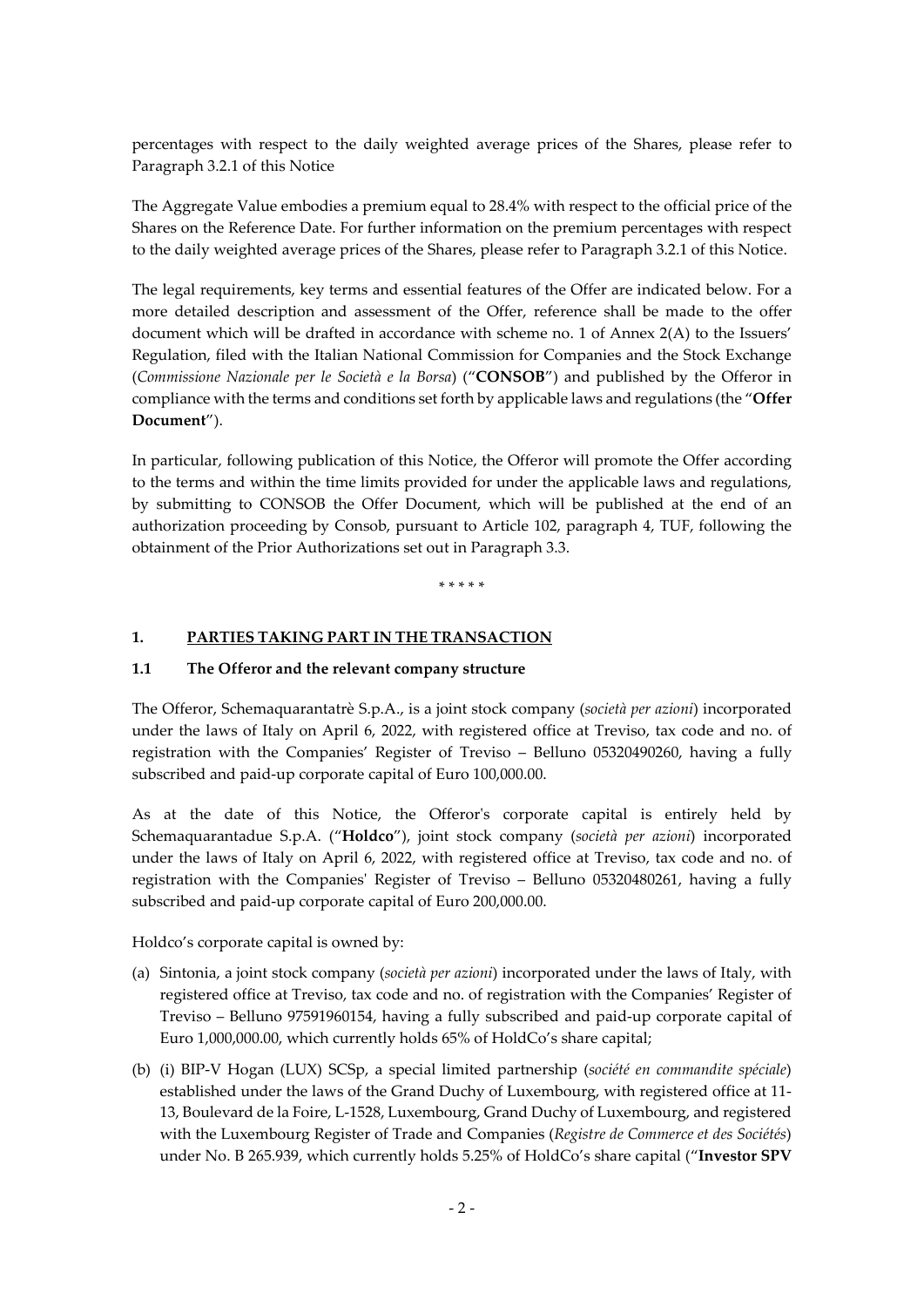**1**") and (ii) BIP Hogan (LUX) SCSp, a special limited partnership (*société en commandite spéciale*) established under the laws of the Grand Duchy of Luxembourg, with registered office at 11-13, Boulevard de la Foire, L-1528, Luxembourg, Grand Duchy of Luxembourg, tax code and registered with the Luxembourg Register of Trade and Companies (*Registre de Commerce et des Sociétés*) under No. B 265.937, which currently holds 29.75% of HoldCo's share capital ("**Investor SPV 2**" and, jointly with the Investor SPV 1, the "**Blackstone Investors**"). The Blackstone Investors are represented or managed by BIP (as defined below).

Sintonia's corporate capital is wholly owned by Edizione S.p.A. ("**Edizione**"), a joint stock company (*società per azioni*) incorporated under laws of Italy, with registered office at Treviso, tax code and no. of registration with the Companies' Register of Treviso – Belluno 00778570267, having a fully subscribed and paid-up corporate capital of Euro 1,500,000,000.00.

In light of the above, and as a result of the above mentioned control chain, the Offeror, as at the date of this Notice, is indirectly controlled by Edizione, which, in turn, directly controls Sintonia and indirectly controls Holdco (the latter being the sole shareholder of the Offeror).

#### **1.2 Persons acting in concert with the Offeror in relation to the Offer**

In accordance with Article 101-*bis*, paragraph 4 and 4-*bis*, of TUF, HoldCo, Sintonia, Edizione, Investor SPV 1, Investor SPV 2 and Fondazione CRT (as defined below) are persons acting in concert with the Offeror (the "**Persons Acting in Concert**" and, each of them, a "**Person Acting in Concert**").

More specifically,

- (i) HoldCo qualifies as person acting in concert with the Offeror in accordance with Article 101 *bis*, paragraph 4-*bis*, letter b), of the TUF since it directly and solely controls the Offeror(see Paragraph [1.1](#page-1-0) above);
- (ii) Sintonia qualifies as person acting in concert with the Offeror in accordance with Article 101 *bis*, paragraph 4-*bis*, letter b), of the TUF since it directly controls HoldCo (see Paragraph [1.1](#page-1-0) above);
- (iii) Edizione qualifies as person acting in concert with the Offeror in accordance with Article 101 *bis*, paragraph 4-*bis*, letter b), of the TUF since it directly and solely controls the Sintonia(see Paragraph [1.1](#page-1-0) above);
- (iv) Investor SPV 1 qualifies as person acting in concert with the Offeror in accordance with Article 101-*bis*, paragraph 4-*bis*, letter a) of the TUF since it is party to the Partnership Agreement (as defined below);
- (v) Investor SPV 2 qualifies as person acting in concert with the Offeror in accordance with Article 101-*bis*, paragraph 4-*bis*, letter a) of the TUF since it is party to the Partnership Agreement (as defined below); and
- (vi) Fondazione CRT qualifies as person acting in concert with the Offeror in accordance with Article 101-*bis*, paragraph 4-*bis*, letter a) of the TUF since it is party to the CRT Agreement (as defined below).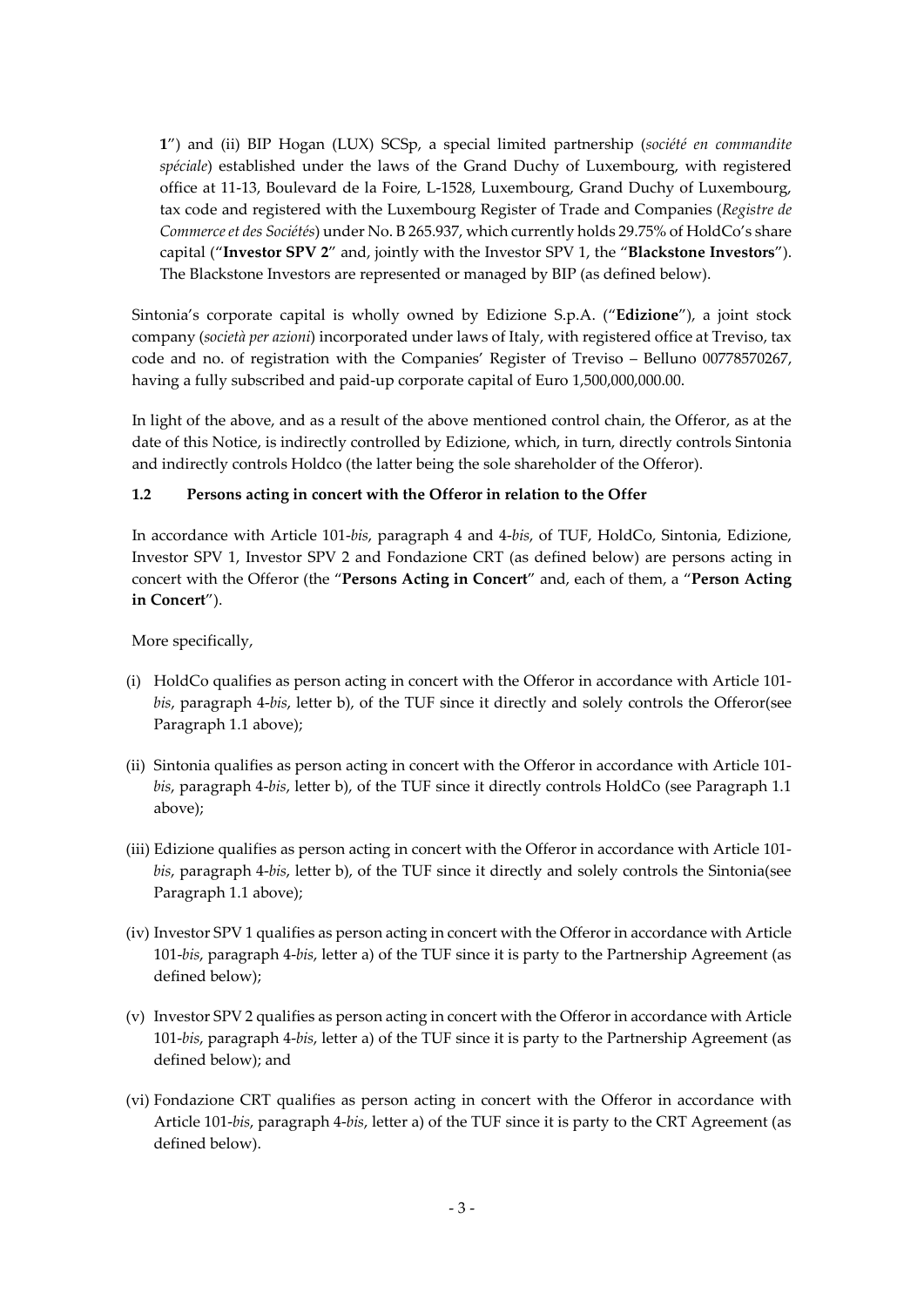On the date of this Notice:

-

- (a) Edizione, Sintonia, Investor SPV 1, Investor SPV 2, HoldCo and BidCo entered into an investment and partnership agreement (the "**Partnership Agreement**") whereby, *inter alia*:
	- (i) Sintonia undertook, in the event of a positive outcome of the Offer, to contribute to HoldCo the Sintonia Stake at a value per Share equal to the Price (the "**Sintonia Commitment**"); and
	- (ii) HoldCo undertook to contribute to BidCo all the Shares contributed by Sintonia pursuant to the Sintonia Commitment;
- (b) Fondazione Cassa di Risparmio di Torino, incorporated under the laws of Italy, with registered office at Turin, fiscal code 97542550013 ("**Fondazione CRT**") entered into an agreement with HoldCo and BidCo (the "**CRT Agreement**"), whereby, *inter alia*:
	- (i) Fondazione CRT undertook to (1) tender to the Offer no. 6,251,446 Shares held by Fondazione CRT in Atlantia, representing the 0.76% of the Issuers's corporate capital within 5 (five) Business Days from the beginning of the Acceptance Period (as defined below), and, (2) in the event of a positive outcome of the Offer, reinvest all the proceeds deriving from the sale of such Shares to subscribe shares of HoldCo at the same conditions of the Blackstone Investors at a price per share to be calculated on the basis of the same issuance ratio adopted in the context of the contribution in kind of the Sintonia Stake (the "**CRT Commitment**"); and
	- (ii) HoldCo and BidCo granted to Fondazione CRT the right, which may be exercised until April 22, 2022, unless extended upon agreement between the parties, to extend the CRT Commitment to an additional number of 31,215,963 Shares, representing the 3.78% of the corporate capital of the Issuer, with the option to re-invest, in whole or in part, the proceeds deriving from the sale of such Shares for the purpose of subscribing HoldCo's shares at the same conditions of the Blackstone Investors for a price per share to be calculated on the basis of the same issuance ratio adopted in the context of the contribution in kind of the Sintonia Stake.

Should all the actions described under points a) (i), (a) (ii), and (b) (i) above be completed, a total of no. 279.592.446 Shares, representing 33.86% of the Issuer's share capital, could be contributed or tendered to BidCo in the context of the Offer.

Should all the actions described under points a) (i), (a) (ii), (b) (i) and (b) (ii) above be completed, a total of no. 310.808.409 Shares, representing 37.64%([1\)](#page-3-0) of the Issuer's share capital, could be contributed or tendered to BidCo in the context of the Offer.

For further information on the Sintonia Commitment and the CRT Agreement, please refer to the

<span id="page-3-0"></span><sup>(1)</sup> Please note, moreover, that in relation to No. 1,200,000 Shares, Fondazione CRT has granted call options to third parties and that, therefore, should these financial instruments be exercised in full, the total percentage of Shares that would be conferred or tendered to BidCo in the context of the Offer would be equal to 37.49%.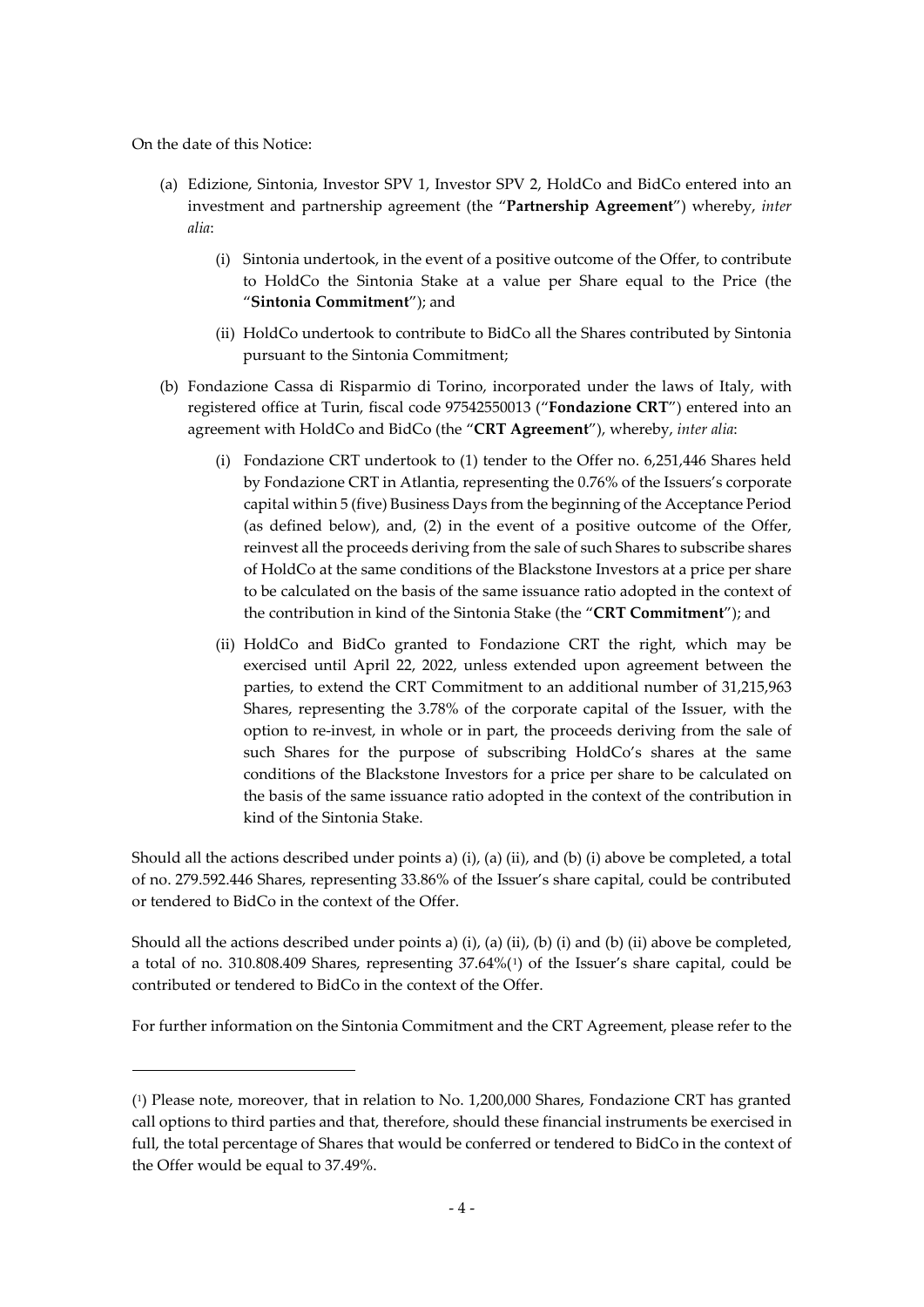relevant key information, which will be published within the terms and according to the procedures prescribed by Article 122 of the TUF and Article 130 of the Issuers' Regulation.

For sake of clarity, the Offeror will be the only entity to launch the Offer and to become the purchaser of the Shares tendered to the Offer itself, as well as to bear the costs arising out of the payment of the Price.

### **1.3 Issuer**

The Issuer is Atlantia S.p.A., a joint-stock company incorporated under the laws of the Republic of Italy, with registered office in Roma, Piazza San Silvestro n. 8, tax code and number of registration with the Companies' Register of Roma 03731380261, having a fully subscribed and paid-up share capital of Euro 825,783,990.00, divided into 825,783,990 shares, without indication of the par value, which give regular right to dividends.

The Shares are listed on Euronext Milan, organized and managed by Borsa Italiana, and are subject to the de-materialization regime under Article 83-*bis* of the TUF (ISIN code: IT0003506190).

In accordance with Article 5 of the articles of association of Atlantia, the term of the Issuer is set at December 31, 2050 and can be extended by a resolution passed by the extraordinary shareholders' meeting.

As of the date of this Notice, the Issuer has not issued convertible bonds, warrants and/or financial instruments granting voting rights, even limited to specific matters, at any ordinary or extraordinary shareholders' meetings, and/or other financial instruments that may grant the right to buy shares of the Issuer or voting rights to third parties in the future, even limited to specific matters.

### *1.3.1 Parent company under Article 93 of the TUF and significant shareholders*

As at the date hereof, Edizione, through Sintonia, indirectly controls the Issuer pursuant to Article 2359, paragraph 1, no .2, of the Italian Civil Code and Article 93 of the TUF.

On the basis of the communications made pursuant to Article 120 of the TUF published on CONSOB's website as well as on the basis of other information available to the Offeror, as of the date of this Notice, the Issuer's share capital is divided as follows:

| Declaring or ultimate beneficial owner<br>entity | Shareholding $(\%)$ |  |
|--------------------------------------------------|---------------------|--|
| Edizione                                         | 33.10%              |  |
| <b>GIC Private Limited</b>                       | 8.285%              |  |
| <b>HSBC</b> Holdings Plc                         | 5.007%              |  |
| Fondazione CRT                                   | 4.537%              |  |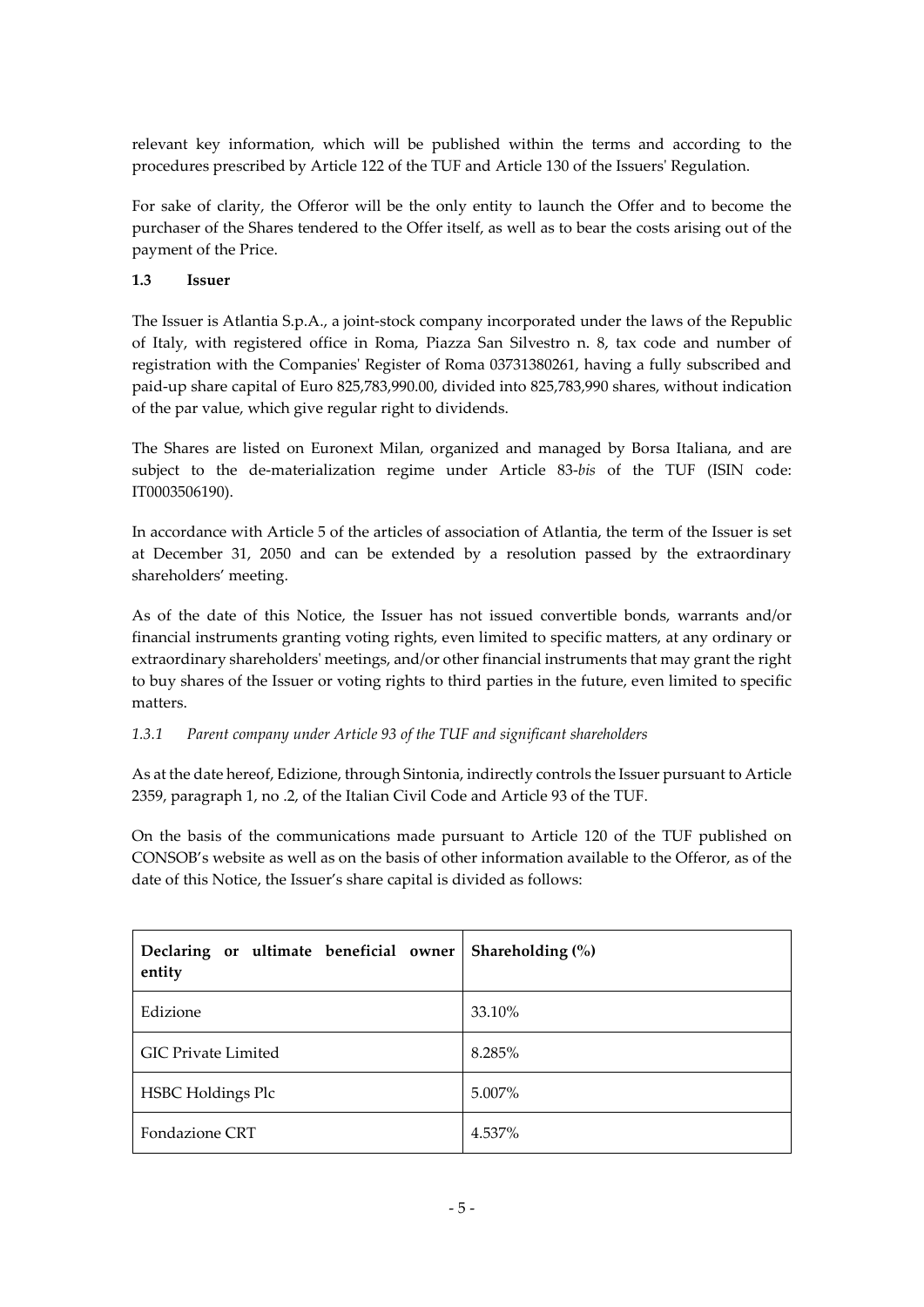## *1.3.2 Treasury shares*

On the basis of the information published by the Issuer – as of the date of this Notice – the Issuer holds no. 6,959,693 Treasury Shares, equal to approximately 0.84% of the Issuer's share capital, that include the Treasury Shares that may be assigned by the Issuer to the beneficiaries of the existing stock grant plans of the Issuer.

#### **2. LEGAL REQUIREMENTS OF AND REASONS FOR THE OFFER**

### **2.1 Legal requirements of the Offer**

The Offer consists in a voluntary tender offer promoted pursuant to and for the purposes of Articles 102, paragraph 1, and 106, paragraph 4, of the TUF and the relevant implementing provisions of the Issuers' Regulation.

The Offer is subject to the obtainment of the Prior Authorizations set out in Paragraph [3.3](#page-9-0) and to the fulfilment of each of the Offer Conditions set out in Paragraph [3.4.](#page-9-1)

# <span id="page-5-0"></span>**2.2 Reasons for the Offer and the Offeror's future plans in relation to the Issuer**

The Offer's rationale is to pursue the acquisition of all outstanding Shares and, as a result, the Delisting.

The Delisting, whose terms, conditions and procedures will be detailed in the Offer Document, can be achieved if the Shares tendered to the Offer - added to those held by Sintonia, the Treasury Shares and the Shares, if any, acquired by the Offeror and the Persons Acting in Concert outside of the Offer itself in accordance with the applicable laws and regulations - exceed 90% of Atlantia's share capital (for further information see Paragraph [3.6](#page-11-0) below).

Should the Delisting not be achieved at the end and as a result of the Offer, including any potential extension in accordance with applicable laws or Reopening of the Acceptance Period (as defined below), the Offeror may nonetheless intend to achieve the Delisting, if the Threshold Condition (as defined below) is waived, through a merger by incorporation of the Issuer into the Offeror (or in another unlisted company including a newly incorporated company belonging to the same group as the Offeror) (the "**Merger**"), subject to approval by the competent corporate bodies, with the consequence that the holders of the Issuer's shares who do not tender their shares to the Offer or who do not exercise the withdrawal right would become, as a result of the Merger, holders of financial instruments not traded on any regulated market, with consequent difficulties in liquidating their investment in the future (for additional information please refer to Paragraph [3.6.3](#page-13-0) below).

In any event, the Offeror reserves the right to consider in the future, at its own discretion, the implementation of any further extraordinary operations and/or corporate and business reorganisation that may be considered appropriate, in line with the objectives and rationale of the Offer, as well as with the objectives of strengthening Atlantia, whether the Delisting is achieved or not. In particular, in case of Delisting (other than as a consequence of the Merger), the Offeror may proceed, subject to approval by the competent corporate bodies, with the reverse merger of HoldCo and, possibly, BidCo, into Atlantia, pursuant to Article 2501-*bis* of the Italian Civil Code.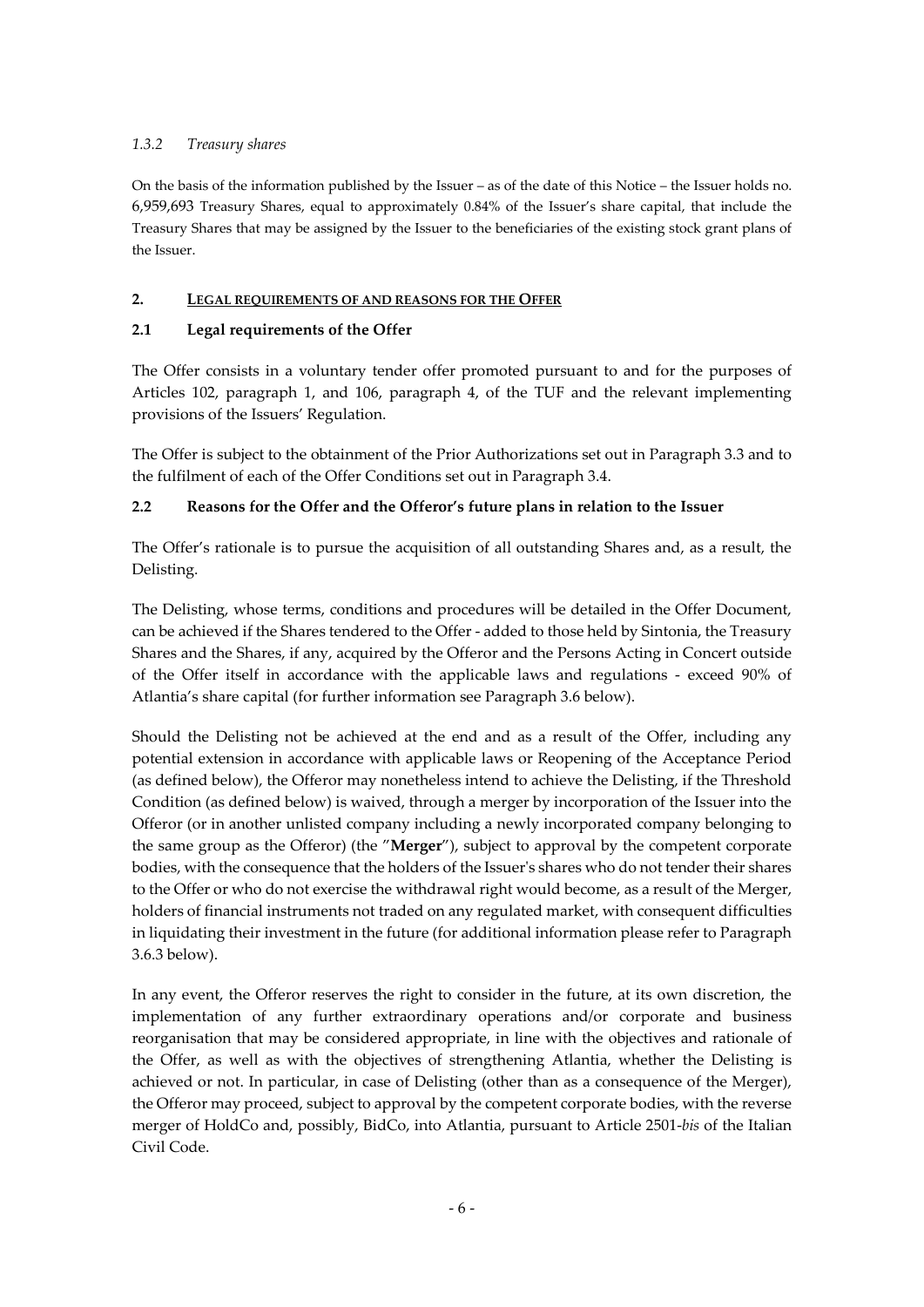The Offeror intends to fully support Atlantia's long-term investment strategy, the current business plan and sustainable growth of Atlantia and to provide, furthermore, the necessary support and resources for Atlantia to be able to seize the investment opportunities arising in the infrastructure and mobility sector and consolidate its position as a leader in the infrastructure industry.

Under the Offeror's ownership in a private environment, with greater operative and organizational flexibility as well as access to larger and flexible long-term capital sources, Atlantia will be able to better focus on its strategy and to deliver value creation.

Edizione is an active investor, combining entrepreneurial approach with financial discipline, with a long-term view, supporting its portfolio companies strategically and financially to improve their competitive positioning and returns.

The Investor SPV 1 and the Investor SPV 2 belong to the group of funds represented or managed by Blackstone Infrastructure Partners L.P. (together with certain of its affiliates, "**BIP**"). BIP is an active investor across energy, transportation, digital infrastructure and water and waste infrastructure sectors, seeking to apply a long-term buy-and-hold strategy to large-scale infrastructure assets, with a focus on delivering stable, long-term growth and capital appreciation together with a predictable annual cash flow yield. The investment mandate is one that focuses on responsible stewardship and stakeholder engagement to create value for its investors and the communities BIP serves.

Moreover, the Offeror is focused on supporting the Issuer in the achievement of its ambitious ESG and innovation technology strategy already announced.

For a more detailed description of the rationale of the Offer, please refer to the Offer Document, which will be drawn up and made available to the public within the time limits and in the manner provided for by the applicable law.

### **3. ESSENTIAL ELEMENTS OF THE OFFER**

### **3.1 Classes and quantity of shares subject to the Offer**

The Offer is launched for maximum no. 552,442,990 Shares, representing 66.90% of the Issuer's issued share capital as of the date of this Notice, corresponding to all of the Shares (including, for the avoidance of doubt, CRT Participation and Treasury Shares), except for the Sintonia Stake (collectively, the "**Offer Shares**").

Following publication of this Notice and during the Acceptance Period (as defined below), as possibly extended in accordance with applicable laws, or the possible Reopening of the Acceptance Period (as defined below), the Offeror reserves the right to purchase, arrange to purchase or otherwise acquire Shares outside the Offer, to the extent permitted under applicable laws and regulations. Such purchases will be notified to the market in accordance with Article 41, paragraph 2, letter c) of the Issuers' Regulation. Therefore, the number of Shares covered by the Offer may be automatically reduced as a result of the acquisitions of Shares made by the Offeror (and/or the Persons Acting in Concert) outside the Offer.

The Offer is addressed, indiscriminately and on equal terms, to all the holders of the Shares.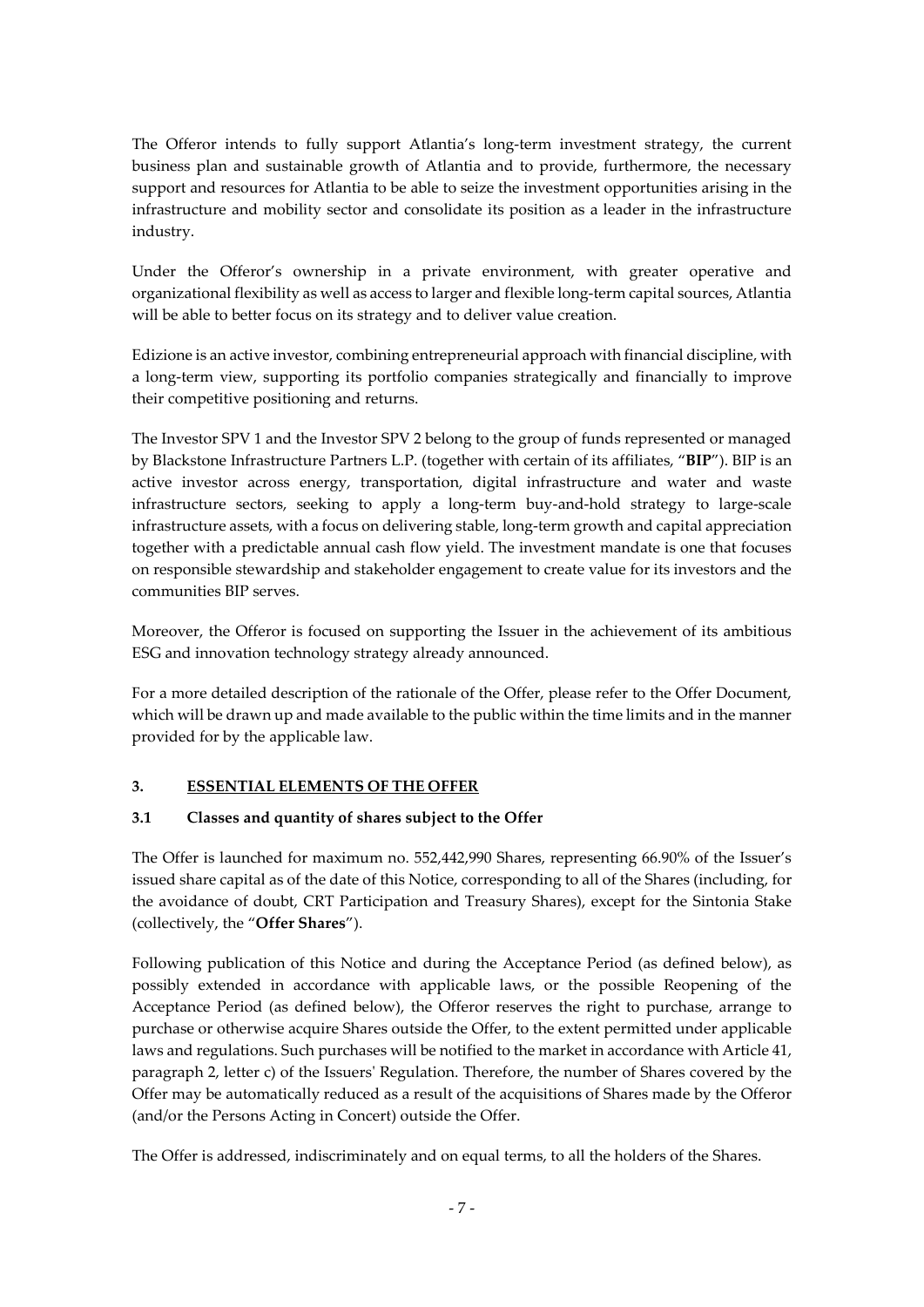The Shares tendered in the Offer must be freely transferable to the Offeror and free of liens and encumbrances of any kind and nature, whether *in rem*, obligatory or personal.

# **3.2 Per share consideration and total value of the Offer**

### <span id="page-7-0"></span>*3.2.1 Per share Price*

The Offeror will pay to each shareholder adhering to the Offer a Price equal to Euro 23.00 (twentythree) for each Share tendered in response to the Offer.

Please note that Atlantia's board of directors has proposed to the shareholders' meeting convened for April 29, 2022 the distribution of the 2022 Dividend (for Euro 0.74 per Share); in the event the shareholders' meeting approves the aforementioned proposal, the Price will not be reduced by the 2022 Dividend actually paid before the Payment Date (as defined below). On the basis of the above, Atlantia's shareholders that will adhere to the Offer will, therefore, receive (i) the Price (for an amount of Euro 23.00) and (ii) the 2022 Dividend (for an amount of Euro 0.74) an for an Aggregate Value of Euro 23.74. Exception being made for what is described above in relation to the 2022 Dividend, up to an amount of Euro 0.74 per Share, the Price will be reduced by the amount per share of any further ordinary and/or extraordinary dividend or any other equity distribution approved by the competent corporate bodies of the Issuer before the Payment Date (even if not paid, to the extent already detached from the Target's shares).

The Price embodies: (i) a premium of 5.3% with respect to the official price of the Shares on the date of April 13, 2022 (the last trading day before the date of this Notice); (ii) a premium of 24.4% with respect to the official price of the Shares on the Reference Date (the April 5, 2022, the last trading day before the public leakage of speculation on a potential transaction over Atlantia share capital), and (iii) a premium of 40.8%, 36.3%, 35.2% and 30.9%with respect to the arithmetic weighted average of the official prices recorded by the Shares in the twelve, six, three and one months before the Reference Date (included).

The Aggregate Value embodies a premium equal to 28.4% with respect to the official price of the Shares on the Reference Date.

The table below compares the Price with the weighted arithmetic average of the official price volumes recorded in each of the previous 1 (one), 3 (three), 6 (six) months and 12 (twelve) months prior to the Reference Date (included).

| Reference period                     | Weighted arithmetic<br>average (in Euro) (*) | Difference between<br>the Price and the<br>weighted arithmetic<br>average (in Euro) | Difference between<br>the Price and the<br>weighted arithmetic<br>average (in $%$ with<br>respect to the<br>weighted arithmetic<br>average) |
|--------------------------------------|----------------------------------------------|-------------------------------------------------------------------------------------|---------------------------------------------------------------------------------------------------------------------------------------------|
| 1 month before the<br>Reference Date | 17.57                                        | 5.43                                                                                | $30.9\%$                                                                                                                                    |
| 3 months before the                  | 17.01                                        | 5.99                                                                                | $35.2\%$                                                                                                                                    |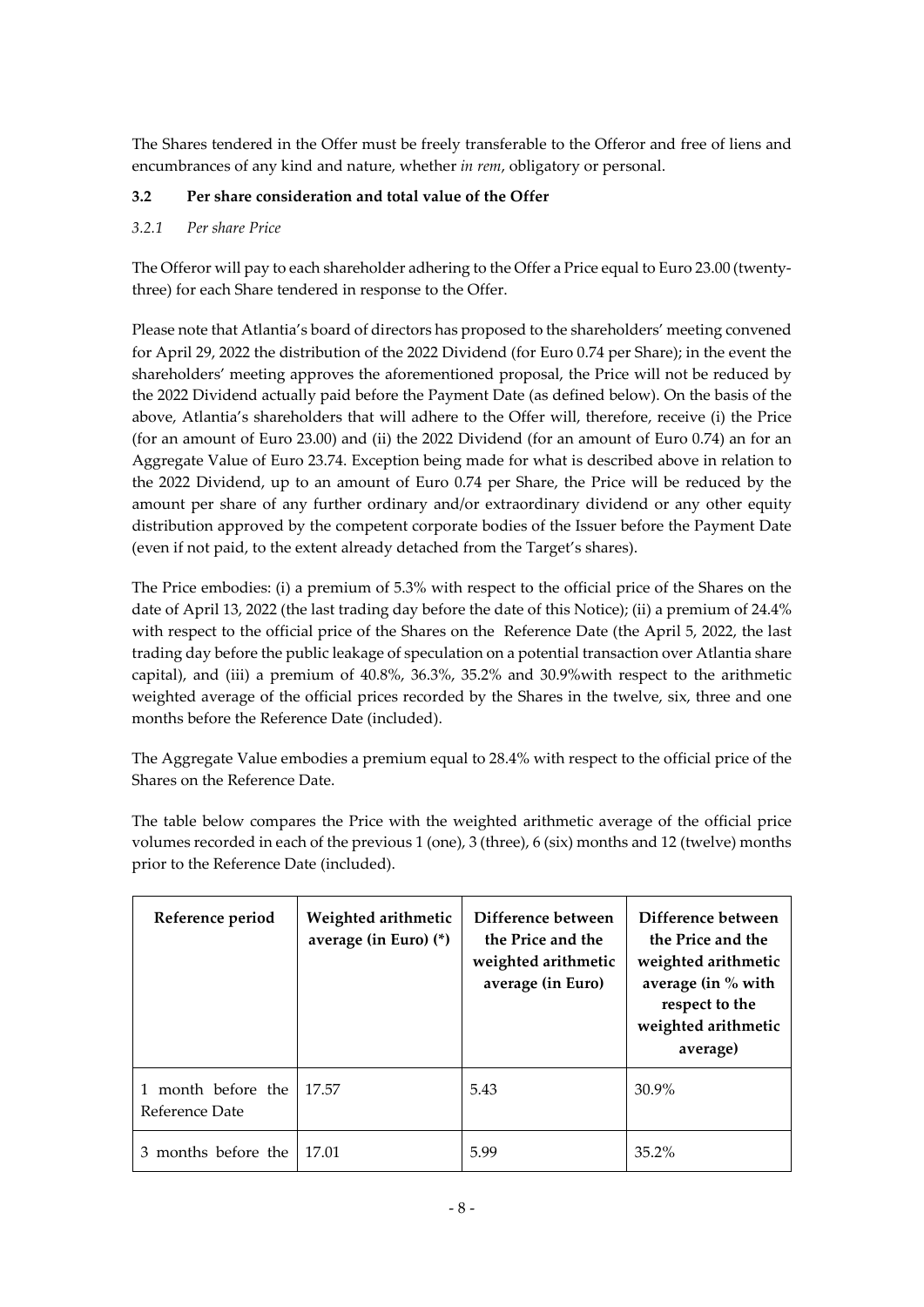| Reference Date                               |      |       |
|----------------------------------------------|------|-------|
| 6 months before the 16.88<br>Reference Date  | 6.12 | 36.3% |
| 12 months before the 16.34<br>Reference Date | 6.66 | 40.8% |

#### (\*) Source: Bloomberg

The table below compares the Aggregate Value with the weighted arithmetic average of the official price volumes recorded in each of the previous 1 (one), 3 (three), 6 (six) months and 12 (twelve) months prior to the Reference Date (included).

| Reference period                       | Weighted arithmetic<br>average (in Euro) (*) | Difference between<br>the Aggregate Value<br>and the weighted<br>arithmetic average<br>(in Euro) | Difference between<br>the Aggregate Value<br>and the weighted<br>arithmetic average<br>(in % with respect to<br>the weighted<br>arithmetic average) |
|----------------------------------------|----------------------------------------------|--------------------------------------------------------------------------------------------------|-----------------------------------------------------------------------------------------------------------------------------------------------------|
| 1 month before the<br>Reference Date   | 17.57                                        | 6.17                                                                                             | 35.1%                                                                                                                                               |
| 3 months before the<br>Reference Date  | 17.01                                        | 6.73                                                                                             | 39.6%                                                                                                                                               |
| 6 months before the<br>Reference Date  | 16.88                                        | 6.86                                                                                             | 40.6%                                                                                                                                               |
| 12 months before the<br>Reference Date | 16.34                                        | 7.40                                                                                             | 45.3%                                                                                                                                               |

### (\*) Source: Bloomberg

The Price is net of stamp duties, if due, and of any fees, commissions and expenses, which shall be borne by the Offeror. Withholding tax on capital gains, to the extent due, will be borne by the shareholders tendering their Shares in the Offer.

### *3.2.2 Total value of the Offer*

In the event of full acceptance of the Offer by all holders of Offer Shares, the maximum aggregate disbursement of the Offer, calculated on the basis of the Price equal to Euro 23.00 (twenty-three) is equal to Euro 12,706,188,770.00 (twelve billion seven hundred six million one hundred eightyeight thousand seven hundred seventy /00) (the "**Maximum Disbursement**").

The Offeror hereby states that, in accordance with Article 37-*bis* of the Issuers' Regulation, it is in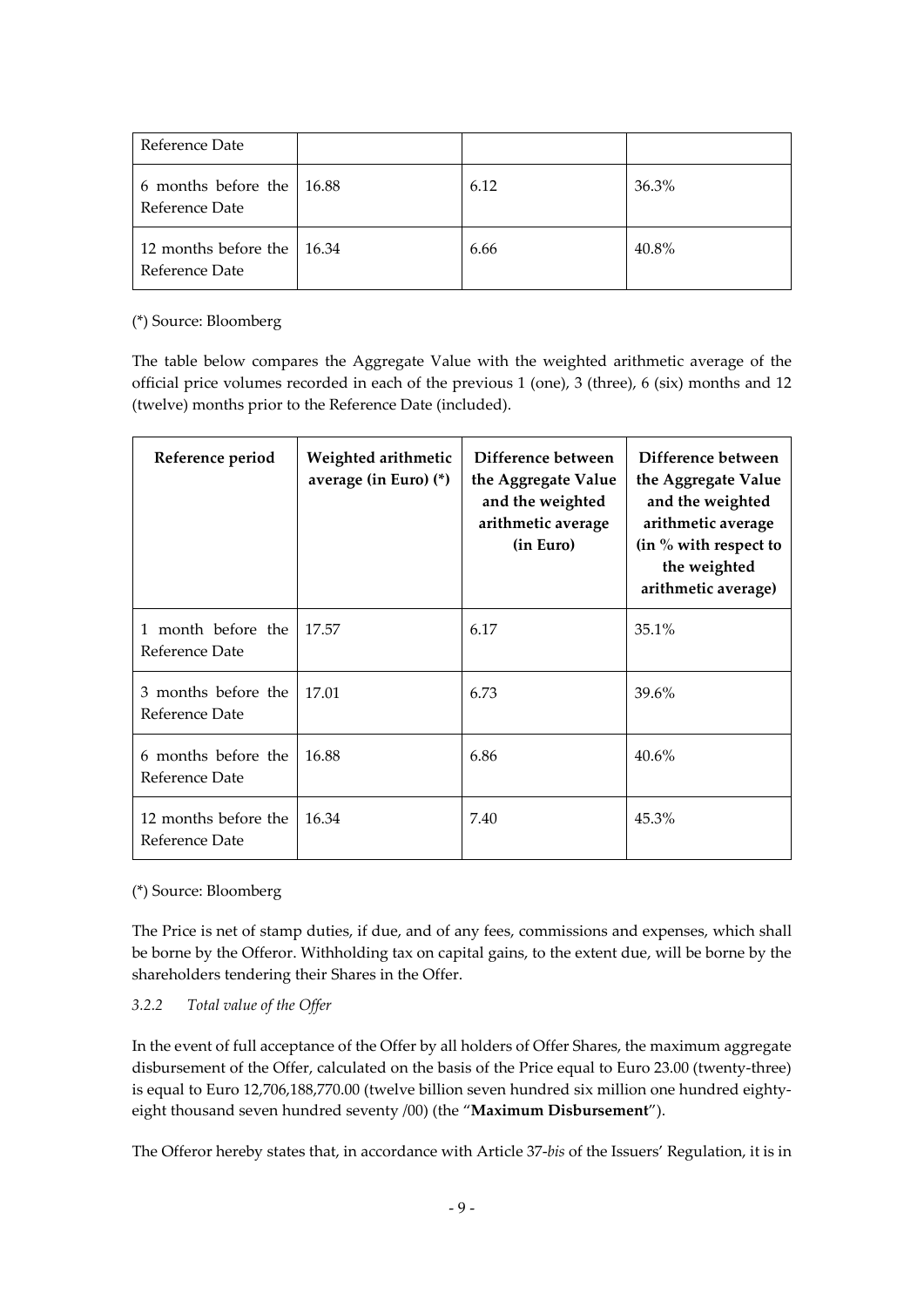the position to fully meet the payment obligations for the Price, as outlined below.

The Offeror will meet the financial commitments necessary for the payment of the Price, up to the Maximum Disbursement, by means of: (i) share capital increases or other equity contributions in Holdco, for an amount up to Euro 4,481,188,770.00 (four billion four hundred eighty-one million one hundred eighty-eight thousand seven hundred seventy/00), to be made by Investor SPV 1 and Investor SPV 2 and to be used by Holdco for funding the Offeror through share capital increases or other equity contributions of the same amounts, and (ii) financial indebtedness, for an amount up to Euro 8,225,000,000.00 (eight billion two hundred twenty-five million/00), to be used by Holdco for funding the Offeror through share capital increases and/or other equity injections and/or shareholder loans of the same amounts, as determined by Holdco; in this regard, on April 14, 2022, HoldCo received a letter of commitment from a pool of financing banks, relating to such financing of HoldCo.

The Offeror will obtain and deliver to CONSOB, within the day preceding the publication of the Offer Document, suitable guarantees in accordance with Article 37-*bis*, paragraph 3, of the Issuers' Regulation.

#### <span id="page-9-0"></span>**3.3 Prior Authorizations**

The Offeror, by the date of submission of the Offer Document to Consob, will file the following applications with the competent authorities in order to obtain the authorizations required by applicable law in relation to the Offer (collectively, the "**Prior Authorizations**"):

- (a) application to be filed with the Bank of Italy for the prior authorization for the indirect acquisition of a controlling stake in Telepass Pay S.p.A., pursuant to Articles 19 and ff. of the Italian Legislative Decree no. 385 of  $1st$  September 1993 as referred to under Article 114-*quinquies*.3 of the aforementioned Legislative Decree; and
- (b) any other possible applications for prior authorizations that, pursuant to applicable law and, in particular, pursuant to Article 102, paragraph 4, of the TUF should be required in order to implement the Offer.

It should be noted that, pursuant to Article 102, paragraph 4, of the TUF, the approval by Consob of the Offer Document may occur only after each of the Prior Authorizations have been obtained (please refer to Paragraph 3.5).

#### <span id="page-9-1"></span>**3.4 Conditions to the Offer**

The Offer's effectiveness is subject to satisfaction of each of the following conditions precedent (the "**Offer Conditions**"):

- <span id="page-9-2"></span>(a) the obtainment of the Prior Authorizations without orders, conditions or limitations (the "**Prior Authorization Condition**");
- (b) the attainment of a number of acceptances of the Offer that enables the Offeror to hold an aggregate shareholding greater than 90% in the Issuer's share capital (the "**Threshold Condition**"), taking into account in the shareholding the Shares held by the Persons Acting in Concert, the Treasury Shares, and the Shares, if any, acquired by the Offeror and the Persons Acting in Concert outside of the Offer in accordance with the applicable laws and regulations;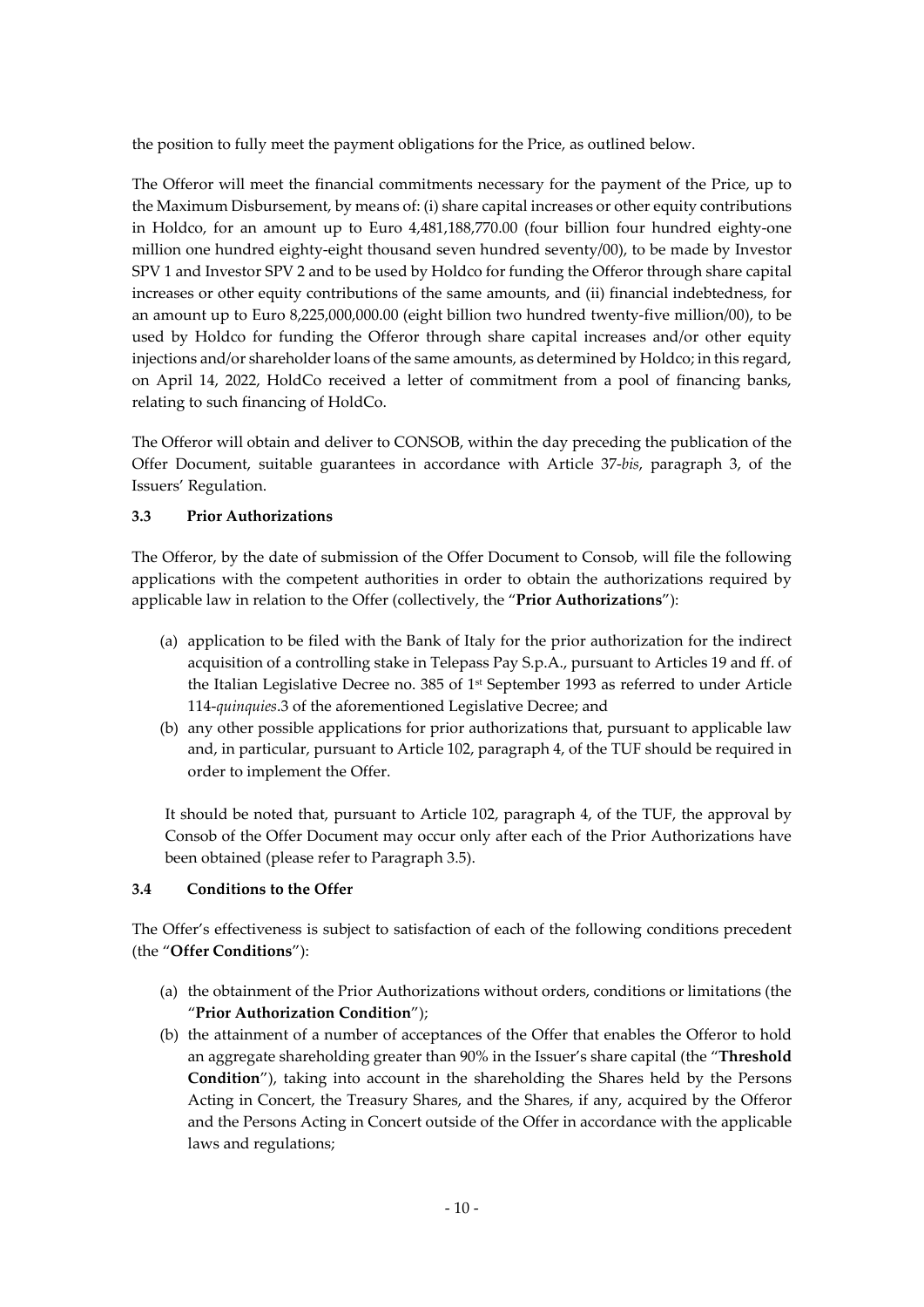- (c) the obtainment, by the 2nd (second) trading day preceding the Payment Date, of any authorization, approval or clearance that may be required by any competent authority under applicable laws for the completion of the Offer, without the imposition of any conditions, constraints or other corrective measures and/or remedies (the "**Authorizations Condition**");
- (d) the non-occurrence, by the  $2<sup>nd</sup>$  (second) trading day preceding the Payment Date, of (i) events or situations not known as the date hereof to the Offeror and/or the market causing significant changes in the political, financial, economic, currency or market situation, whether national or international, which have substantially negative effects on the Offer and/or Issuer's group, and/or (ii) events or situations concerning the Issuer not known to the Offeror and/or the market on the date of this Notice, which cause, or could reasonably cause, substantially negative effects on the financial and/or economic conditions of the Issuer's group in comparison with those resulting from the Atlantia's consolidated financial statements as at December 31, 2021. It is understood that this Offer Condition specifically includes all circumstances listed in limbs (i) and (ii) above that may occur as a result of, or in connection with, the Russia-Ukraine's political and military crisis (which, although representing publicly known situations, may still entail new consequences that are not currently foreseeable in relation to the Offer and/or the economic and financial conditions of the Issuer's group); on the contrary, this condition of the Offer expressly excludes all circumstances listed in limbs (i) and (ii) above that occur as a result of, or in connection with, the COVID-19 pandemic (the "**MAC Condition**");
- (e) the circumstance that the Issuer is properly managed in a diligent manner and in accordance with criteria of ordinary and prudent management, without taking any action which exceeds the limits day-to-day management activity (including, without limitation, M&A transactions) or which may conflict in any way with the objectives of the Offer;
- (f) the occurrence, by the  $2<sup>nd</sup>$  (second) trading day preceding the Payment Date, of the closing of the disposal of the Issuer's stake in the share capital of Autostrade per l'Italia S.p.A., with the collection of the relevant price, pursuant to, and in compliance with the terms and conditions of, the sale and purchase agreement entered into, on June 11, 2021, by and between the Issuer and Holding Rete Autostradali S.p.A.;
- (g) the circumstance that, by the  $2<sup>nd</sup>$  (second) trading day preceding the Payment Date (as defined below), the Issuer, starting from the date of this Notice, has not approved and/or executed any distributions of profits or reserves, other than the 2022 Dividend;
- (h) the circumstance that, by the  $2<sup>nd</sup>$  (second) trading day preceding the Payment Date, no competent authority issue any resolutions or measures such as to preclude, limit or make more onerous the possibility for the Offeror to implement the Offer, the Delisting and/or the mergers referred to under Paragraph [2.2](#page-5-0) above.

The Offeror has identified the Threshold Condition under point [\(b\)](#page-9-2) above on the basis of its intention to make a significant investment in the Shares and to achieve the Delisting of the Issuer.

In accordance with Article 36 of the Issuers' Regulations, the Offeror will give notice of the satisfaction or no satisfaction of the Offer Conditions, and, in the event the Offer Conditions are possibly not satisfied, of any waiver of any or all of those Offer Conditions, within the following terms:

- (a) as for the Prior Authorization Condition, with the publication of the Offer Document;
- (b) as to the Threshold Condition, with the announcement of the provisional results of the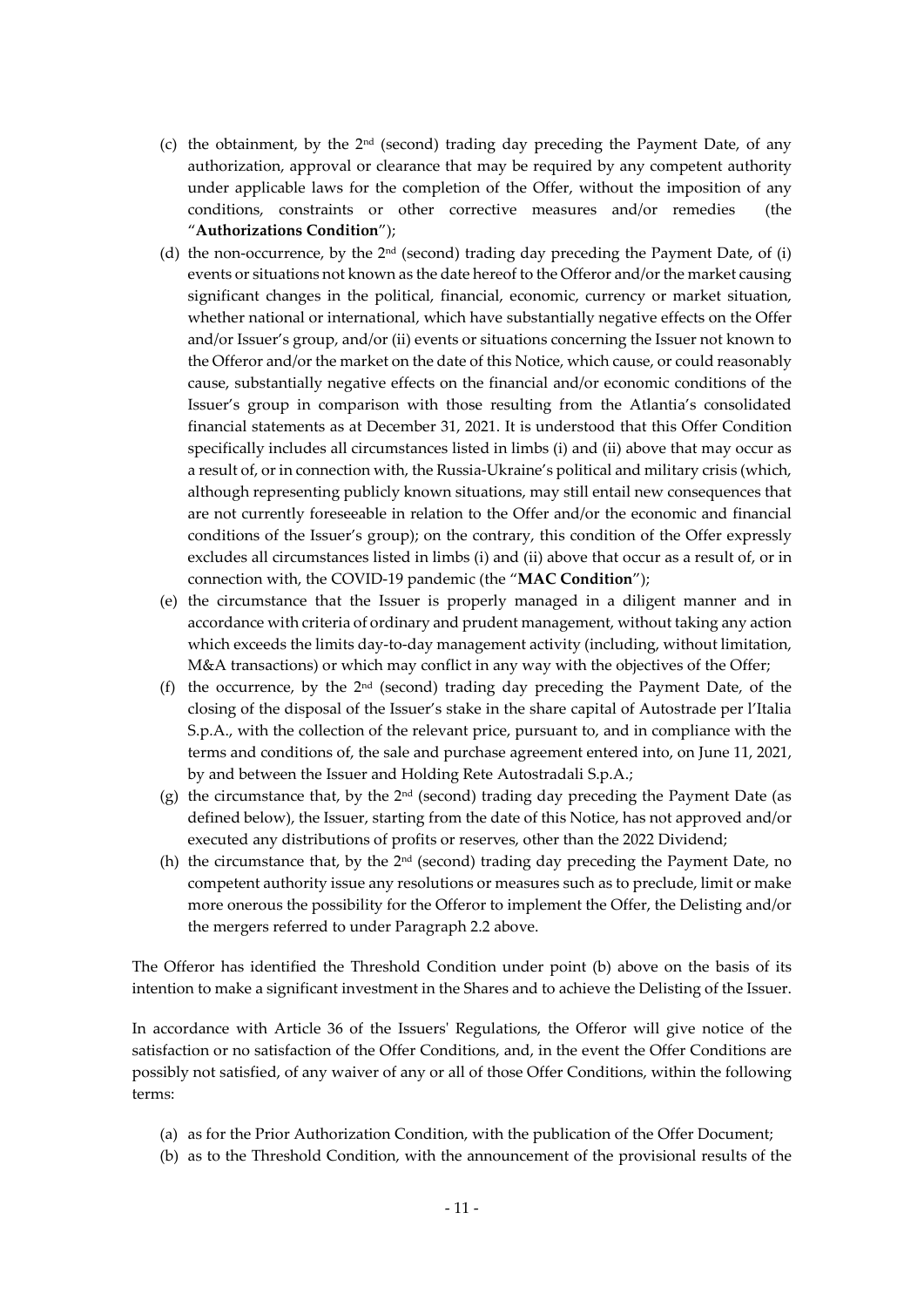Offer that will be published by the evening of the last day of the Acceptance Period and, in any case, by 7:59 a.m. of the first trading day following the end of the Acceptance Period;

- (c) as to the Authorizations Condition and the MAC Condition by 7:59 a.m. of the trading day before the Payment Date; and
- (d) as to any other Offer Condition, with the Notice on the Results of the Offer (as defined below), to be published by 7:59 a.m. of the trading day before the Payment Date.

In the event that any of the Offer Conditions have not been satisfied and the Offeror does not exercise its right to waive, the Offer shall not be completed. In that case, the Shares tendered to the Offer will be returned to their respective owners, by the end of the trading day following the first announcement declaring the lapse of the Offer. The Shares will be returned to their respective owners without any charges or expenses being imposed upon those owners.

#### **3.5 Term of the Offer**

The Offeror will provide Consob with the Offer Document within 20 (twenty) calendar days from the date of this Notice, pursuant to Article 102, paragraph 3, of the TUF. Within the same time frame, the Offeror will file with the competent authorities all the communications and applications required to obtain the Prior Authorizations (as defined in Paragraph [3.3\)](#page-9-0). The Offer Document will be published once approved by Consob, following the obtainment of the Prior Authorizations pursuant to Article 102, paragraph 4, of the TUF.

The acceptance period for the Offer (the "**Acceptance Period**") will be agreed with Borsa Italiana in compliance with the terms set out in Article 40 of the Issuers' Regulation and will range from a minimum of 15 (fifteen) to a maximum of 40 (forty) trading days of stock exchange, unless otherwise extended in accordance with applicable laws or in case of the potential Reopening of the Acceptance Period (as defined below).

Since the Offer is promoted by a person who, jointly with the Persons Acting in Concert, holds a shareholding in the Issuer exceeding the 30% threshold set forth by Article 106, paragraph 1, of the TUF, Article 40-*bis* of the Issuers' Regulation will apply to the Offer. Therefore, following termination of the Acceptance Period and, specifically, within the trading day of stock exchange following the Payment Date (as defined below), the Acceptance Period could be reopened for 5 (five) trading days of stock exchange pursuant to Article 40-*bis*, paragraph 1, letter b), of the Issuers' Regulation (the "**Reopening of the Acceptance Period**").

Payment of the Price shall be made within the 5<sup>th</sup> (fifth) trading day of stock exchange following the end of (i) the Acceptance Period, as possibly extended in accordance with applicable laws (the "**Payment Date**"), and (ii) the Reopening of the Acceptance Period, if any (the "**Payment Date Following the Reopening of the Acceptance Period**").

### <span id="page-11-0"></span>**3.6 Delisting**

### *3.6.1 Purchase obligation under Article 108, paragraph 2, of the TUF*

As mentioned in Paragrap[h 2.2](#page-5-0) above, the Offeror intends to carry out the Delisting. Accordingly, if, following the outcome of the Offer, including the possible Reopening of the Acceptance Period or any extension of the Acceptance Period in accordance with applicable laws, the Offeror (jointly with the Persons Acting in Concert), as a result of the acceptances of the Offer and of any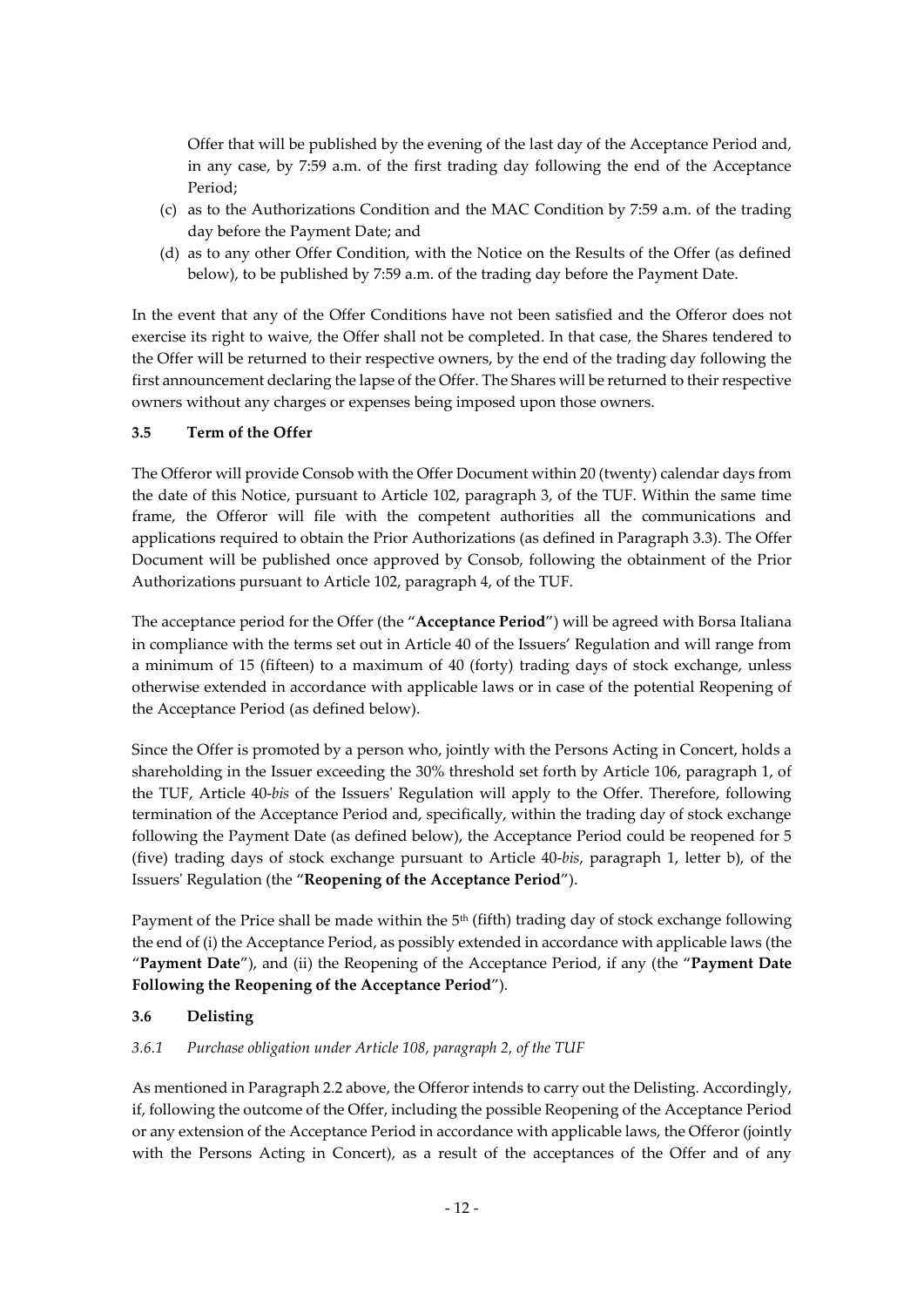purchases made outside the Offer under the applicable law, by the end of the Acceptance Period, as may be reopened following the Reopening of the Acceptance Period or extended in accordance with applicable laws, comes to hold a total stake greater than 90%, but less than 95%, of the Issuer's share capital, the Offeror hereby declares its intent not to restore a free float amount sufficient to ensure the regular trading of the shares.

For the purpose of calculating the threshold provided for by Article 108, paragraph 2, of the TUF, the Treasury Shares held by the Issuer will be calculated in the aggregate shareholding held, directly or indirectly, by the Offeror and the Persons Acting in Concert (numerator) without being deducted from the Issuer's share capital (denominator).

Provided the conditions are met, the Offeror will, therefore, fulfil its obligation to acquire the remaining Shares from the Issuer's shareholders who have so requested in accordance with Article 108, paragraph 2, of the TUF (the "**Purchase Obligation under Article 108, paragraph 2, of the TUF**"). The consideration for the completion of the procedure concerning the Purchase Obligation under Article 108, paragraph 2, of the TUF will be determined in accordance with Article 108, paragraph 3, of the TUF.

The Offeror will indicate in the notice on the final results of the Offer, which will be published by the Offeror in accordance with Article 41, paragraph 6, of the Issuers' Regulation (the "**Notice on the Results of the Offer**"), whether the conditions for the Purchase Obligation under Article 108, paragraph 2, of the TUF have been met. If so, the Notice on the Results of the Offer will contain information on (i) the amount of the outstanding Shares (both in terms of the number of Shares and as a percentage of the Issuer's entire share capital); (ii) the terms and conditions by which the Offeror will fulfil the Purchase Obligation under Article 108, paragraph 2, of the TUF; and (iii) the terms and timing of the Delisting.

It should be noted that, if the conditions for the Purchase Obligation under Article 108, paragraph 2, of the TUF are met – in accordance with Article 2.5.1, paragraph 6, of the regulation of the markets organized and managed by Borsa Italiana (the "**Stock Exchange Regulation**") – Borsa Italiana will order the Delisting starting from the first trading day of stock exchange following the date of payment of the consideration relating to the procedure for the Purchase Obligation under Article 108, paragraph 2, of the TUF, without prejudice to the provisions of Paragrap[h 3.6.2](#page-12-0) below. Therefore, following the fulfilment of the Purchase Obligation under Article 108, paragraph 2, of the TUF, the shares will be delisted and the Issuer's shareholders who have decided not to tender their Shares to the Offer and who have not requested the Offeror to acquire their Shares pursuant to the Purchase Obligation under Article 108, paragraph 2, of the TUF, will hold financial instruments not traded on any regulated market, with consequent difficulties in liquidating their investment in the future.

### <span id="page-12-0"></span>*3.6.2 Purchase obligation under Article 108, paragraph 1, of the TUF and exercise of the right to purchase under Article 111 of the TUF*

In the event that, following the outcome of the Offer, including the possible Reopening of the Acceptance Period or any extension of the Acceptance Period in accordance with applicable laws, the Offeror (jointly with the Persons Acting in Concert), as a result of the acceptances of the Offer and of any purchases made outside the Offer under the applicable law, as well as a result of the fulfilment of the Purchase Obligation under Article 108, paragraph 2, of the TUF, comes to hold an overall stake of at least 95% of the Issuer's share capital, the Offeror hereby states its intention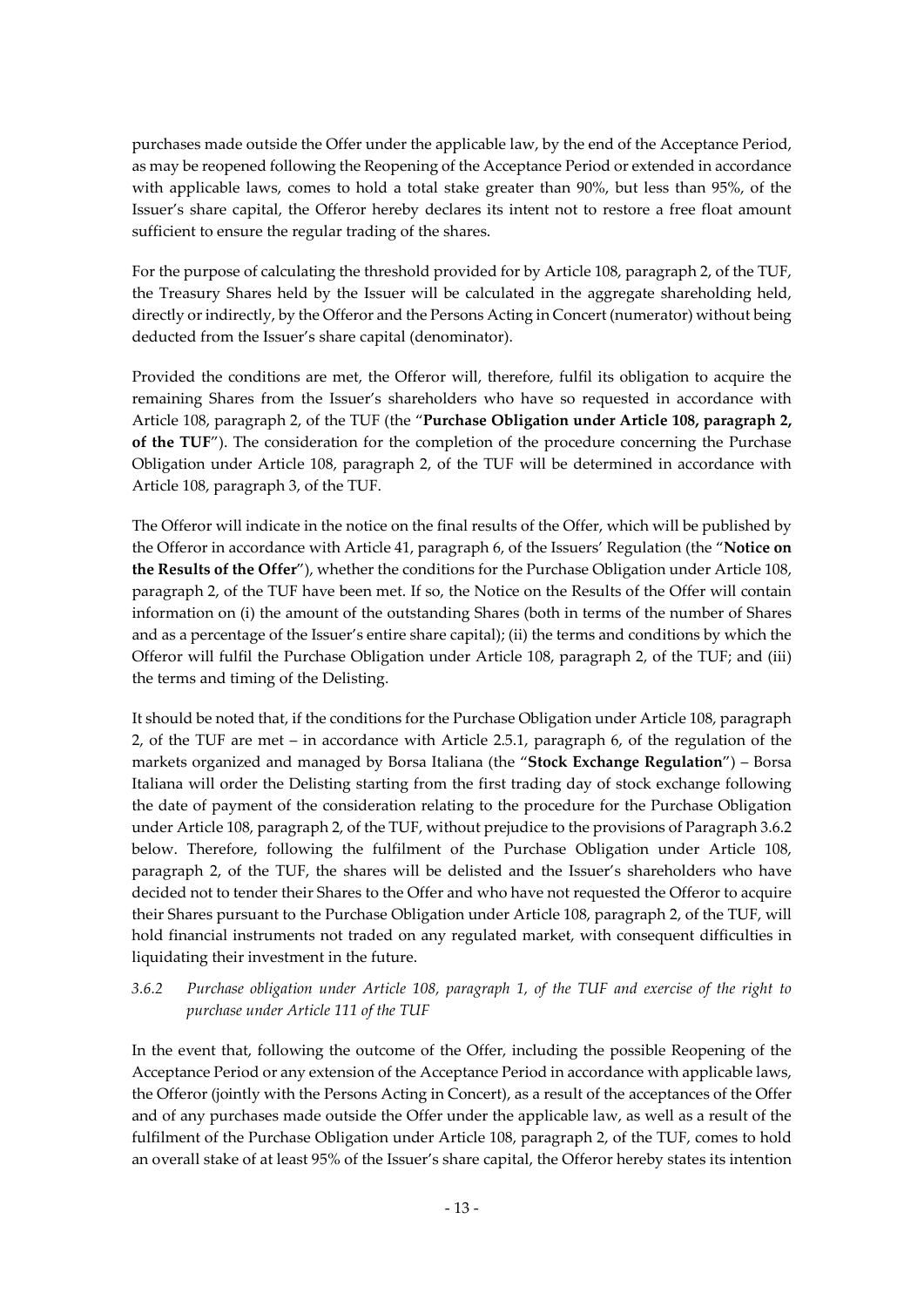to exercise the right to purchase the remaining Shares under Article 111 of the TUF (the "**Right to Purchase**").

For the purpose of calculating the threshold provided for by Article 111 of the TUF, the Treasury Shares held by the Issuer will be calculated in the aggregate shareholding held, directly or indirectly, by the Offeror and the Persons Acting in Concert (numerator) without being deducted from the Issuer's share capital (denominator).

If the conditions are met, by exercising the Right to Purchase, the Offeror will also fulfil the purchase obligation under Article 108, paragraph 1, of the TUF *vis-à-vis* the Issuer's shareholders who have requested it (the "Purchase Obligation under Article 108, paragraph 1, of the TUF"), thus triggering a single procedure (the "**Joint Procedure**").

The Right to Purchase will be exercised as soon as possible after the completion of the Offer, including any Reopening of the Acceptance Period or any extension of the Acceptance Period in accordance with applicable laws, or the Purchase Obligation under Article 108, paragraph 2, of the TUF, in accordance with the terms and conditions agreed with CONSOB and Borsa Italiana.

The consideration due for the Shares purchased as a result of the exercise of the Right to Purchase and of the fulfilment of the Purchase Obligation under Article 108, paragraph 1, of the TUF, will be fixed in accordance with the provisions of Article 108, paragraphs 3, of the TUF, as referenced by Article 111 of the TUF.

The Offeror will disclose, in a specific section of the Notice on the Results of the Offer, or in the notice relating to the results of the Purchase Obligation under Article 108, paragraph 2, of the TUF, whether the conditions for the exercise of the Right to Purchase have been met. If so, the Notice on the Results of the Offer will also contain information on: (i) the amount of the outstanding Shares (in terms both of the number of Shares and percentage of the entire share capital); (ii) the terms and conditions by which the Offeror will exercise the Right to Purchase and simultaneously fulfil the Purchase Obligation under Article 108, paragraph 1, of the TUF, triggering the Joint Procedure; and (iii) the terms and timing of the Delisting.

In accordance with Article 2.5.1, paragraph 6, of the Stock Exchange Regulation, if the Right to Purchase is exercised, Borsa Italiana will order the suspension from trading of the Issuer's shares and/or the Delisting, taking into account the time required to exercise the Right to Purchase.

### <span id="page-13-0"></span>*3.6.3 Further scenarios for Delisting*

In the event the Delisting is not achieved upon completion of the Offer (including the Reopening of the Acceptance Period, if any, or the potential extension of the Acceptance Period in accordance with applicable laws):

- (i) there may be a shortage of free float such as not to ensure the regular trading of the shares of the Issuer and Borsa Italiana may order the suspension from trading of the Issuer's shares and/or the Delisting pursuant to Article 2.5.1, paragraph 6, of the Stock Exchange Regulation; in such a case, the Offeror hereby declares its intention not to restore a sufficient free float to ensure the regular course of the trading of the Issuer's shares; and
- (ii) as mentioned in Paragraph 2.2 above and subject to the waiver of Threshold Condition, the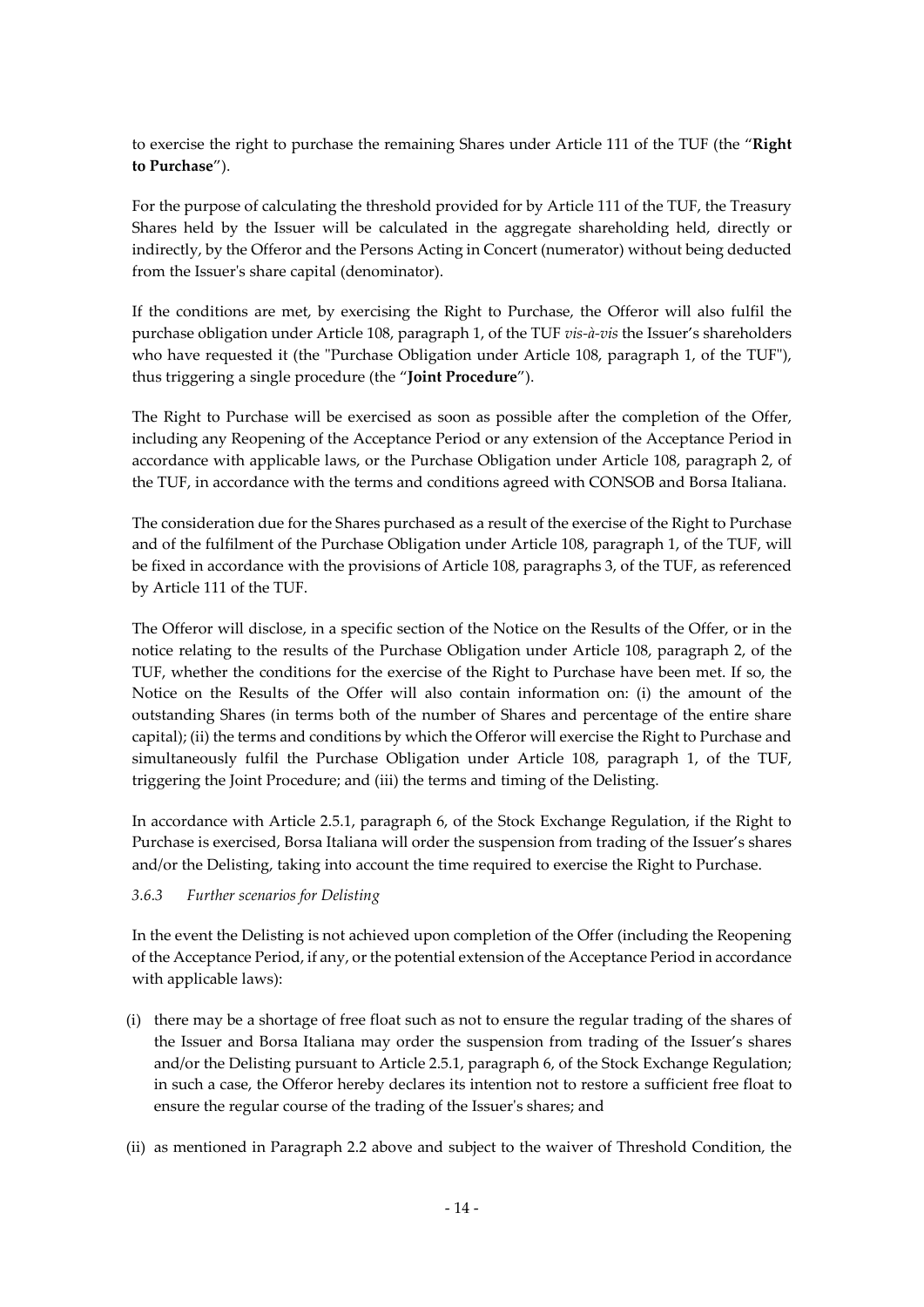Offeror reserves in any event the right to achieve the Delisting through the Merger. In such a case, the Issuer's shareholders who did not vote in favour of the resolution approving the Merger would have the right to withdraw pursuant to Article 2437-*quinquies* of the Italian Civil Code, since they would receive in exchange shares that are not listed on a regulated market. Should the withdrawal right be exercised, the liquidation value of the shares subject to withdrawal will be determined pursuant to Article 2437-*ter*, paragraph 3, of the Italian Civil Code, by reference to the arithmetic average of the closing prices during the 6 (six) months preceding the publication of the notice of call of the shareholders' meeting called to approve the Merger.

# **3.7 Markets in which the Offer is launched**

The Offer is (i) being launched exclusively in Italy, as the Issuer's shares are listed exclusively on Euronext Milan, and (ii) directed, indiscriminately and under the same conditions, to all the holders of the Shares.

As at the date of this Notice, the Offer has not been and will not be launched nor disseminated in United States of America, Canada, Japan and Australia, nor in any other country where such an Offer is forbidden without authorization from competent authorities or other fulfilments are required by the Offeror (all such countries, including United States of America, Canada, Japan and Australia, collectively, the "**Other Countries**"), nor using national or international communication or trade tools of the Other Countries (including, by way of example, the postal system, telefax, e-mail, telephone and Internet), nor by way of any office of any of the financial intermediaries of such Other Countries, nor in any other manner.

Acceptance of the Offer by parties which are resident in countries other than Italy may be subject to specific obligations or restrictions provided by law or regulatory provisions. Parties who wish to accept the Offer bear the exclusive responsibility to comply with those laws and therefore, prior to accepting the Offer, those parties are required to verify their possible existence and applicability, consulting their own advisors.

### **3.8 Changes to the Offer**

In compliance with the limits provided under the applicable laws and regulations (including, in particular, Article 43 of the Issuers' Regulation), the Offeror reserves the right to make amendments to the Offer preceding the date set for the close of the Acceptance Period (including Reopening of the Acceptance Period).

Should the Offeror exercise its right to amend the Offer on the last day available according to applicable law (*i.e.*, the date preceding the date set for the close of the Acceptance Period), the closing of the Acceptance Period may not take place in a term of less than 3 (three) days from the date of publication of the amendment in compliance with applicable law and regulations.

### **4. SHARES HELD BY THE OFFEROR AND THE PERSONS ACTING IN CONCERT**

As of the date of this Notice, the Offeror does not hold any shares of the Issuer.

Sintonia, Person Acting in Concert, holds the Sintonia Stake.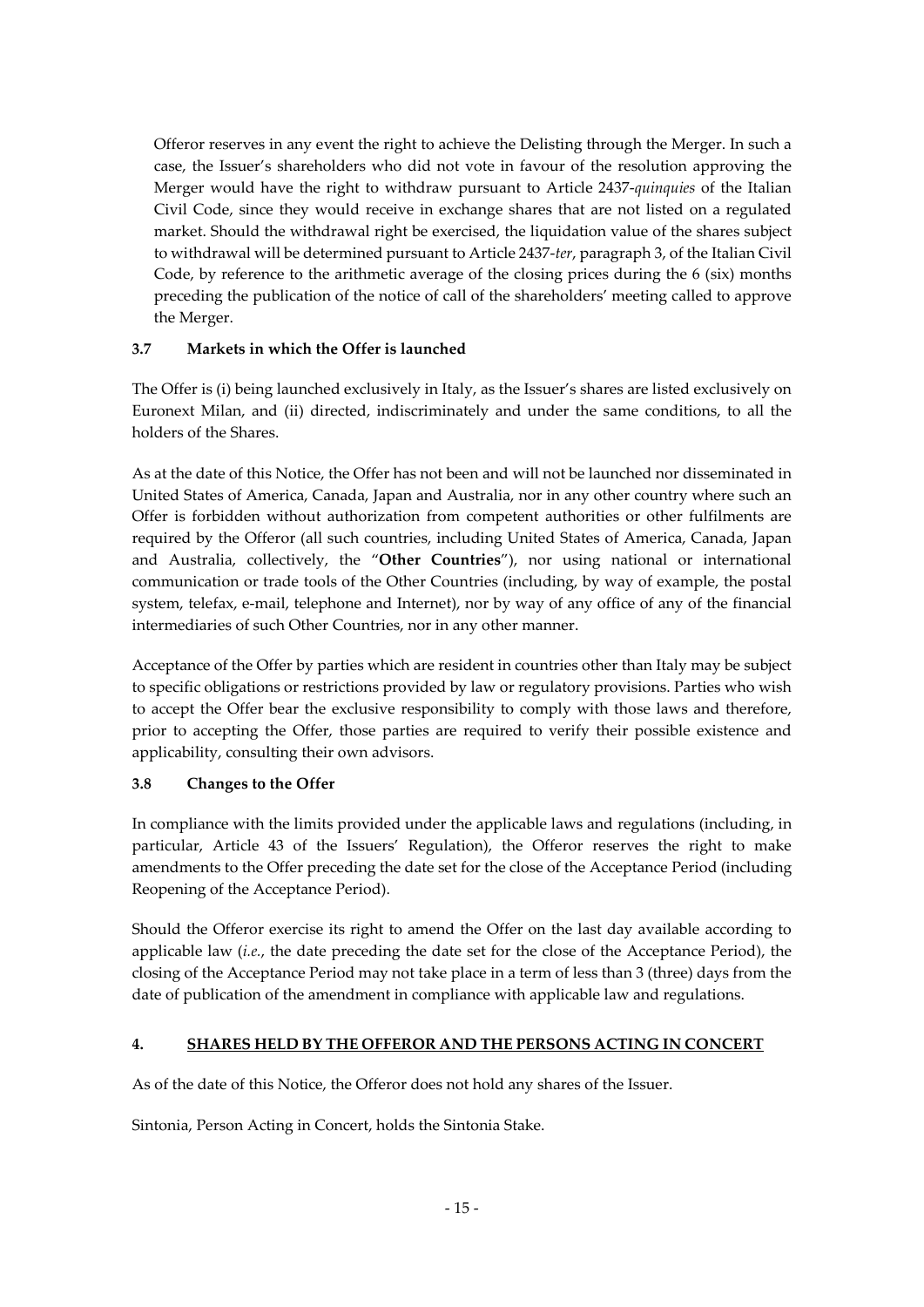Fondazione CRT, Person Acting in Concert, holds no. 37,467,409 Shares of the Issuer, equal to approximately 4.54% of Atlantia's share capital and 4.58% of the voting rights thereof.

Neither the Offeror nor the Persons Acting in Concert hold other financial instruments issued by the Issuer or having such instruments as underlying.

#### **5. COMMUNICATIONS AND AUTHORIZATIONS TO CARRY OUT THE OFFER**

The promotion of the Offer is subject to the obtainment of the Prior Authorizations set out in Paragraph [3.3](#page-9-0) above.

#### **6. PUBLICATION OF THE NOTICES AND DOCUMENTS RELATING TO THE OFFER**

The Offer Document, notices and all of the documents relating to the Offer will be available, among others, on Edizione's website at *www.edizione.com*.

### **7. ADVISORS TO THE DEAL**

The Offeror is advised by Goldman Sachs Bank Europe SE, Succursale Italia, Mediobanca - Banca di Credito Finanziario S.p.A., Bank of America Europe DAC, Milan Branch, J.P. Morgan Securities plc, UBS AG London Branch and UniCredit S.p.A. as financial advisors, by Gatti Pavesi Bianchi Ludovici, Legance – Avvocati Associati and Simpson Thacher & Bartlett LLP, as legal advisors.

\* \* \* \* \*

*This notice does not represent nor does it intend to represent an offer, invitation or solicitation to buy or otherwise acquire, subscribe, sell or otherwise dispose of financial instruments, and no sale, issue or transfer of financial instruments of Atlantia S.p.A. will be made in any country in breach of the regulations applicable therein. The Offer will be launched through the publication of the relevant Offer document subject to the approval of CONSOB. The Offer document will contain the full description of the terms and conditions of the said Offer, including the manner in which it can be accepted.*

*The publication or dissemination of this notice in countries other than Italy may be subject to restrictions under the applicable law and, therefore, any person subject to the laws of any country other than Italy is required to independently acquire information about any restrictions under applicable laws and regulations and ensure that he, she or it complies with them. Any failure to comply with such restrictions may constitute a violation of the relevant country's applicable law. To the maximum extent permitted under the applicable law, the persons involved in the Offer shall be deemed to be exempted from any liability or adverse effect that might arise from the breach of such restrictions by the relevant persons. This notice has been prepared in accordance with Italian law and the information disclosed herein may be different from that which would have been disclosed if the notice had been prepared under the law of countries other than Italy.*

*No copy of this notice or of any other documents relating to the Offer shall be, nor may be, sent by post or otherwise forwarded or distributed in any or from any country in which the provisions of local laws and regulations might give rise to civil, criminal or regulatory risks to the extent that information concerning the Offer is transmitted or made available to shareholders of Atlantia S.p.A. in such country or other countries where such conduct would constitute a violation of the laws of such country and any person receiving such documents (including as custodian, trustee or trustee) is required not to post or otherwise*